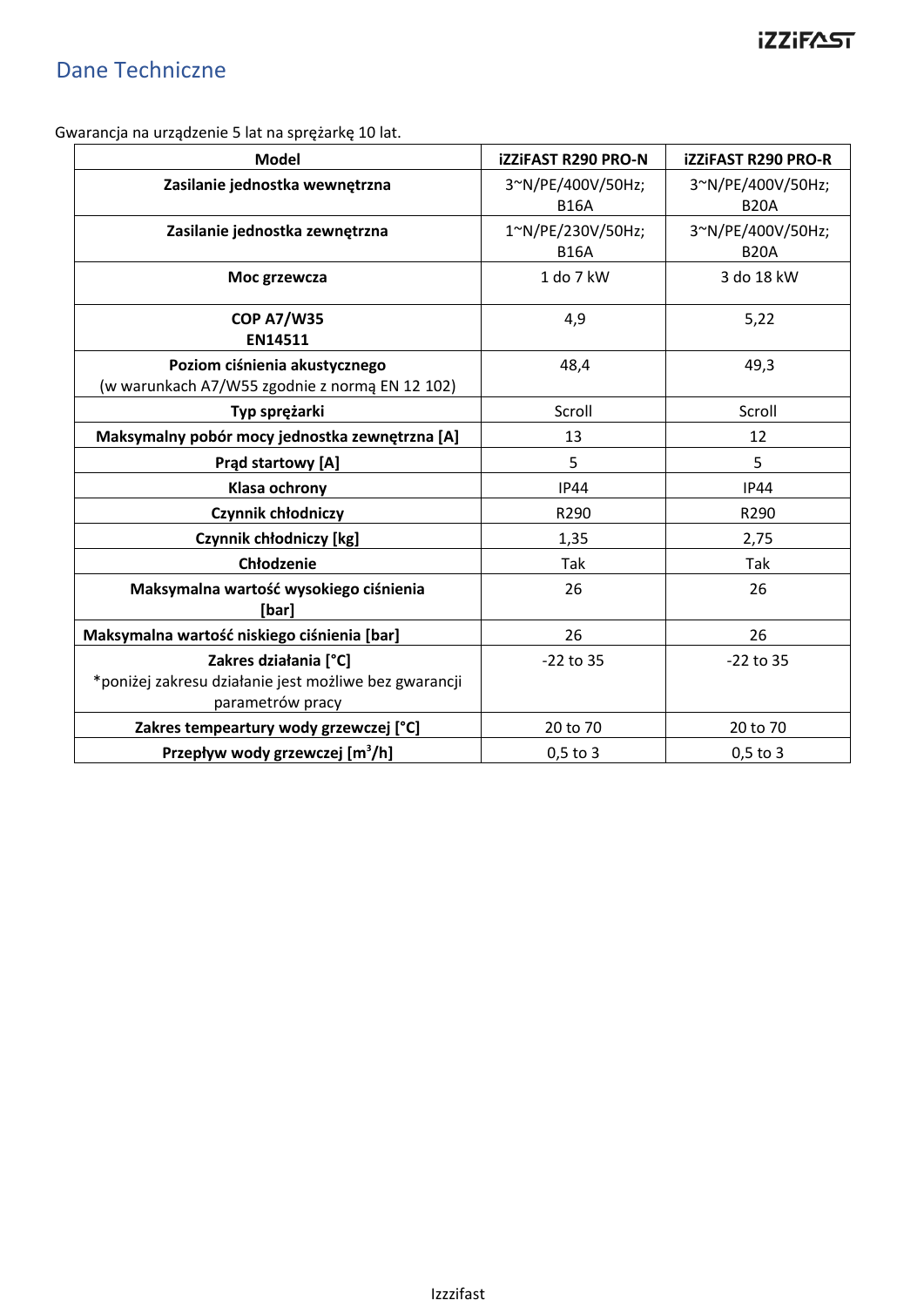

| <b>Model</b>          | <b>iZZIFAST PRO-N</b> | <b>iZZIFAST PRO-R</b> |
|-----------------------|-----------------------|-----------------------|
| $V$ [mm]              | 740                   | 1070                  |
| $S$ [mm]              | 1130                  | 1430                  |
| $H$ [mm]              | 500                   | 560                   |
| $A$ [mm]              | 110                   | 90                    |
| $B$ [mm]              | 107                   | 78                    |
| $C$ [mm]              | 183                   | 154                   |
| Waga[kg]              | 115                   | 195                   |
| $T - ciep/a$ woda[mm] | G1" DIN ISO 228       | G1" DIN ISO 228       |
| S - zimna woda [mm]   | G1" DIN ISO 228       | G1" DIN ISO 228       |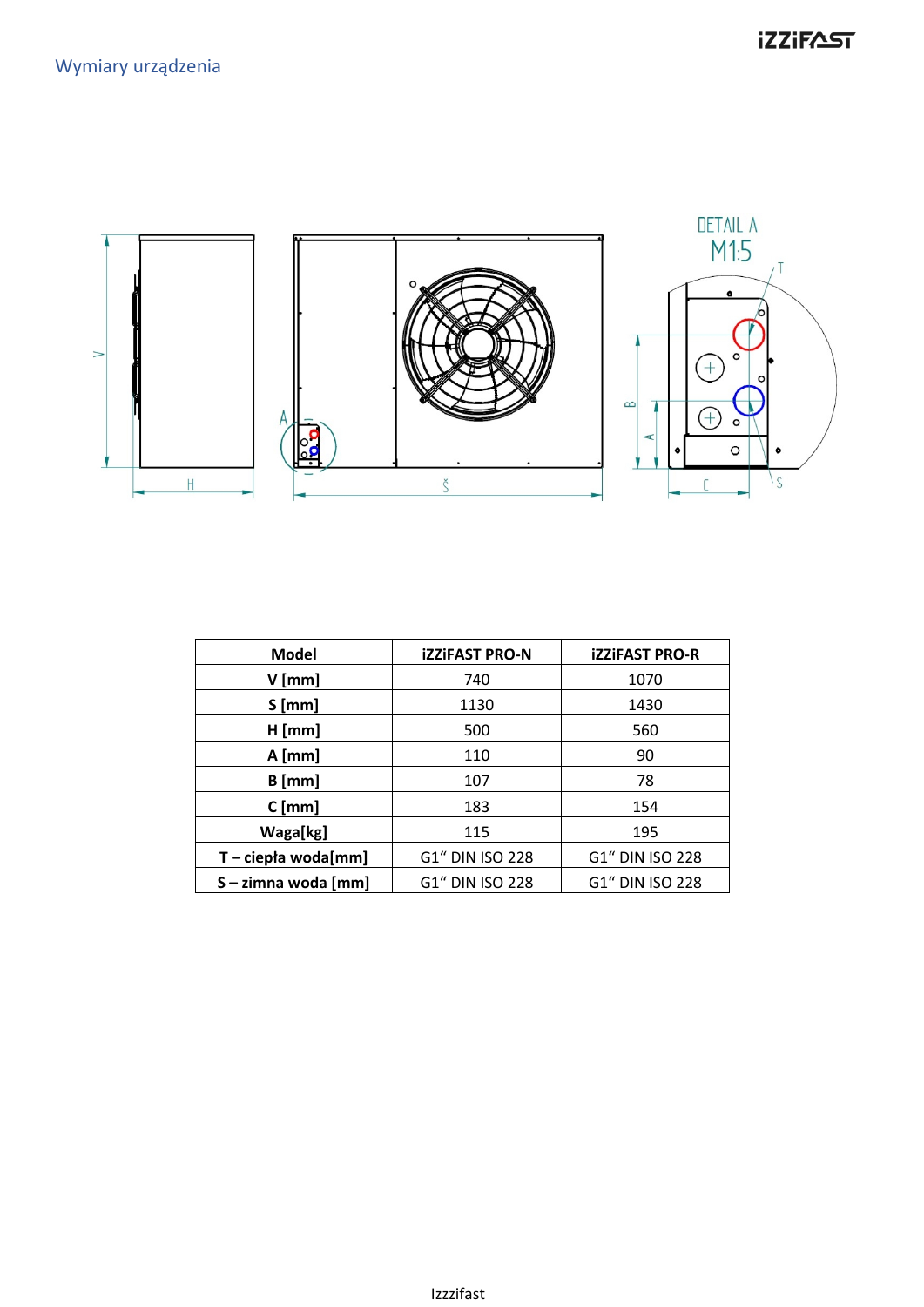## Parametry pracy

| <b>Model</b>                                                                 | <b>iZZiFAST PRO-N</b> | <b>iZZiFAST PRO-R</b> |  |  |  |  |  |
|------------------------------------------------------------------------------|-----------------------|-----------------------|--|--|--|--|--|
| Parametry pracy zgodnie z normą EN 14 511                                    |                       |                       |  |  |  |  |  |
| Moc gzrewcza x COP przy A7/W35 [kW x 1]                                      | $3,28 \times 4,9$     | 6,77 x 5,22           |  |  |  |  |  |
| Moc grzewcza x COP przy A2/W35 [kW x 1]                                      | 2,74 x 4,31           | 5,7 x 4,49            |  |  |  |  |  |
| Moc grzewcza x COP przy A7/W55 [kW x 1]                                      | 3,87 x 3,28           | 7,41 x 3,29           |  |  |  |  |  |
| Parametry pracy z termostatem pokojowym dla zasilania 35C wg normy EN 14 825 |                       |                       |  |  |  |  |  |
| Moc grzewcza x COP przyA12/W27 [kW x 1]                                      | 1,81 x 6,27           | 4,05 x 7,11           |  |  |  |  |  |
| Moc grzewcza x COP przy A7/W27 [kW x 1]                                      | $1,63 \times 5,55$    | 3,81 x 6,33           |  |  |  |  |  |
| Moc grzewcza x COP przy A2/W30 [kW x 1]                                      | 2,54 x 4,94           | 5,46 x 5,03           |  |  |  |  |  |
| Moc grzewcza x COP przy A-7/W34 [kW x 1]                                     | 4,17 x 3,14           | $9,23 \times 3,24$    |  |  |  |  |  |
| Parametry pracy z termostatem pokojowym dla zasilania 55C wg normy EN 14 825 |                       |                       |  |  |  |  |  |
| Moc grzewcza x COP przy A12/W35 [kW x 1]                                     | 1,76 x 5,36           | 3,88 x 5,92           |  |  |  |  |  |
| Moc grzewcza x COP przy A7/W36 [kW x 1]                                      | $1,6 \times 4,41$     | 3,52 x 4,97           |  |  |  |  |  |
| Moc grzewcza x COP przy A2/W42 [kW x 1]                                      | 2,48 x 3,74           | 5,53 x 3,87           |  |  |  |  |  |
| Moc grzewcza x COP przy A-7/W52 [kW x 1]                                     | 4,08 x 2,38           | $9 \times 2,5$        |  |  |  |  |  |
| Parametry dla klimatu umiarkowanego z termostatem pokojowym                  |                       |                       |  |  |  |  |  |
| Prated x SCOP W35 [kW x 1]                                                   | 4,71 x 4,74           | 10,38 x 5,05          |  |  |  |  |  |
| Prated x SCOP W55 [kW x 1]                                                   | 4,61 x 3,68           | 10,17 x 3,93          |  |  |  |  |  |
| Parametry dla klimatu ciepłego z termostatem pokojowym                       |                       |                       |  |  |  |  |  |
| Prated x SCOP W35 [kW x 1]                                                   | 4,52 x 5,54           | $9,53 \times 6,27$    |  |  |  |  |  |
| Prated x SCOP W55 [kW x 1]                                                   | 4,41 x 4,17           | 9,19 x 4,79           |  |  |  |  |  |
| Parametry dla klimatu zimnego z termostatem pokojowym                        |                       |                       |  |  |  |  |  |
| Prated x SCOP W35 [kW x 1]                                                   | $6,9 \times 3,83$     | 15,21 x 4,15          |  |  |  |  |  |
| Prated x SCOP W55 [kW x 1]                                                   | $6,8 \times 3,19$     | 14,74 x 3,36          |  |  |  |  |  |

| <b>Model</b>       |                                           | <b>iZZIFAST PRO-N</b> |        | <b>iZZIFAST PRO-R</b> |         |
|--------------------|-------------------------------------------|-----------------------|--------|-----------------------|---------|
|                    | Temperatura wody grzewczej [°C]           | 35                    | 55     | 35                    | 55      |
|                    | Klasa energetyczna                        | $A+++$                | $A++$  | $A+++$                | $A$ +++ |
| Klimat             | Sezonowy współczynnik efektywności<br>[%] | 187                   | 144    | 199                   | 155     |
| umiarkowany        | Roczne zużycie energii [kWh]              | 2053                  | 2588   | 4246                  | 5351    |
| Klasa energetyczna |                                           | $A+++$                | $A+++$ | $A+++$                | $A+++$  |
| Klimat<br>Ciepły   | Sezonowy współczynnik efektywności<br>[%] | 219                   | 164    | 248                   | 189     |
|                    | Roczne zużycie energii [kWh]              | 1089                  | 1412   | 2029                  | 2562    |
|                    | Klasa energetyczna                        | $A+++$                | $A++$  | $A+++$                | $A++$   |
| Klimat<br>Zimny    | Sezonowy współczynnik efektywności<br>[%] | 150                   | 125    | 163                   | 131     |
|                    | Roczne zużycie energii [kWh] [kWh]        | 4442                  | 5256   | 9037                  | 10815   |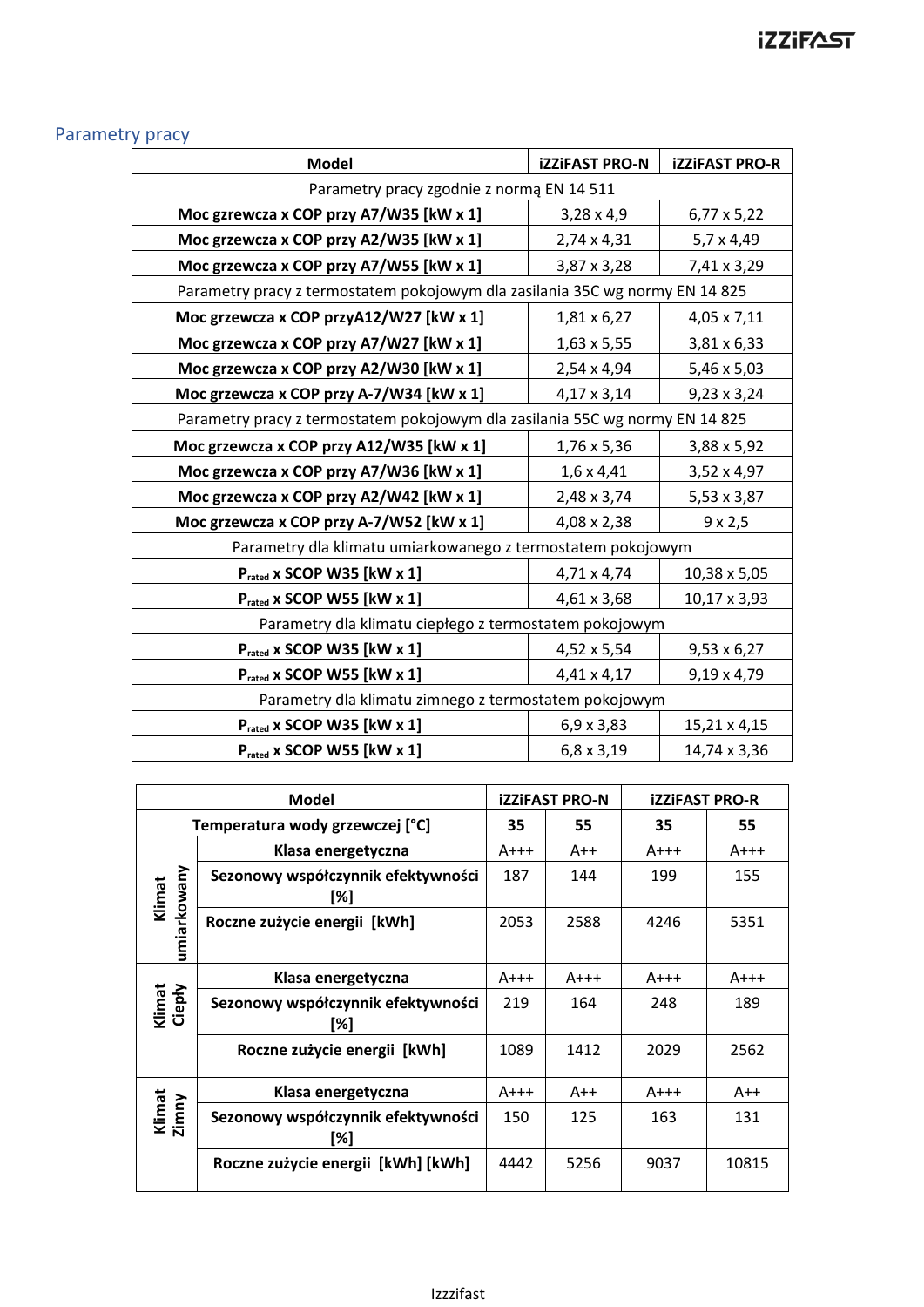#### Wykres mocy grzewczej i COP

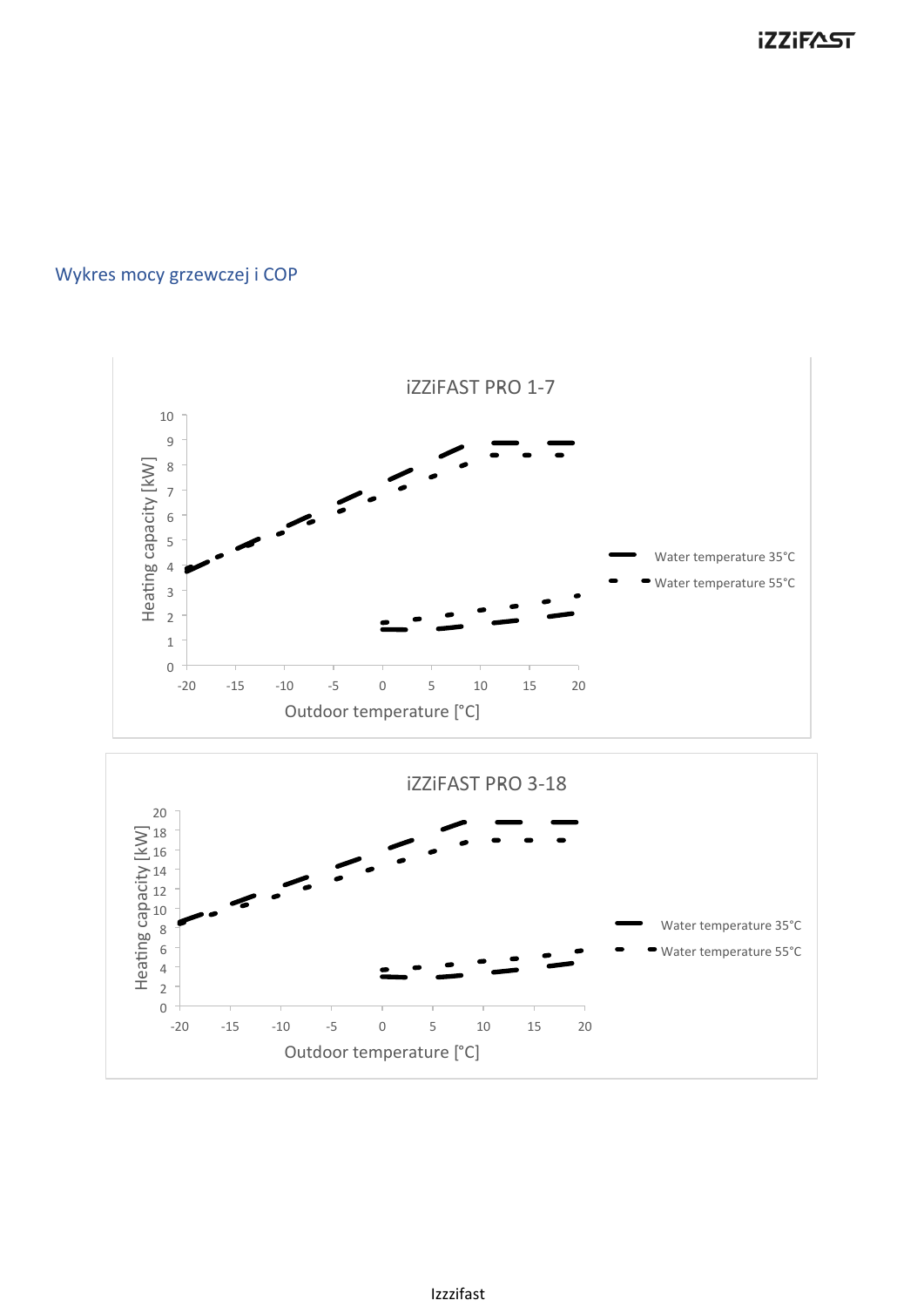



#### Izzzifast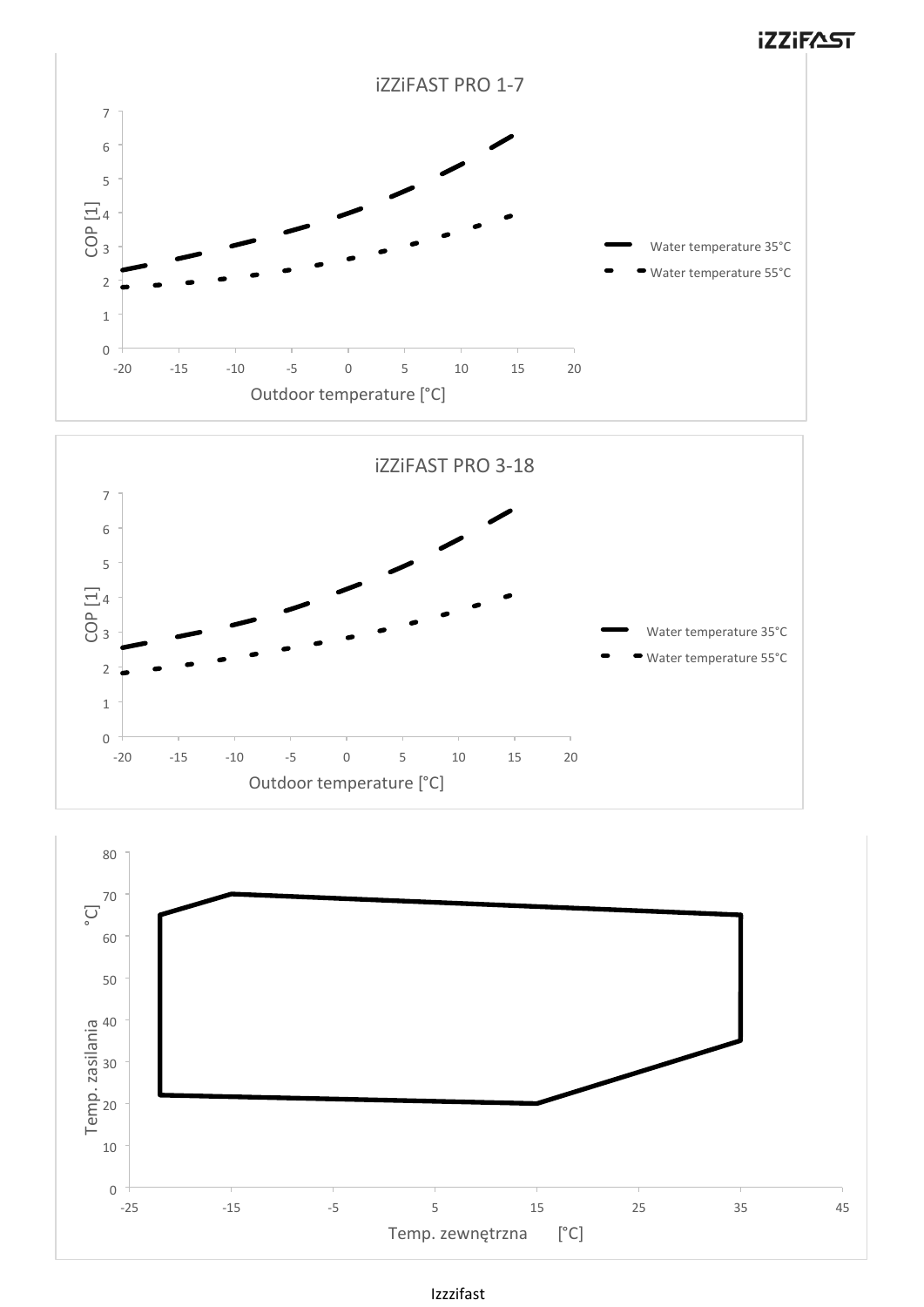| Model(s):                                                                                                                 |                     |                  | <b>iZZiFAST PRO-N</b> |                                                                 |             |                          |                          |
|---------------------------------------------------------------------------------------------------------------------------|---------------------|------------------|-----------------------|-----------------------------------------------------------------|-------------|--------------------------|--------------------------|
| Air-to-water heat pump: (yes/no)                                                                                          |                     |                  | yes                   |                                                                 |             |                          |                          |
| Brine-to-water heat pump: (yes/no)                                                                                        |                     |                  | no                    |                                                                 |             |                          |                          |
| Water-to-water heat pump: (yes/no)                                                                                        |                     |                  | no                    |                                                                 |             |                          |                          |
| Low-temperature heat pump: (yes/no)                                                                                       |                     |                  | no                    |                                                                 |             |                          |                          |
| Equipped with a supplementary heater: (yes/no)                                                                            |                     |                  | no                    |                                                                 |             |                          |                          |
| Heat pump combination heater: (yes/no)                                                                                    |                     |                  | no                    |                                                                 |             |                          |                          |
| Application: (low temperature/medium temperature)                                                                         |                     |                  | medium temperature    |                                                                 |             |                          |                          |
| Climate: (colder/average/warmer)                                                                                          |                     |                  |                       | average                                                         |             |                          |                          |
| <b>Item</b>                                                                                                               | Symbol              | Value            | Unit                  | Item                                                            | Symbol      | Value                    | Unit                     |
| Rated heat output (1)                                                                                                     | Prated              | 5                | kW                    | Seasonal heating energy                                         | $\bullet$ s | 144                      | $\%$                     |
|                                                                                                                           |                     |                  |                       | efficiency                                                      |             |                          |                          |
| Declared capacity for heating for part load at indoor temperature 20                                                      |                     |                  |                       | Declared coefficient of performance or primary energy ratio     |             |                          |                          |
| $^{\circ}$ C and outdoor temperature $^{\mathsf{Tj}}$                                                                     |                     |                  |                       | for part load at indoor temperature 20 $^{\circ}$ C and outdoor |             |                          |                          |
|                                                                                                                           |                     |                  |                       | temperature Tj                                                  |             |                          |                          |
| $Ti = -7^{\circ}C$                                                                                                        | Pdh                 | 4,1              | kW                    | $Ti = -7^{\circ}C$                                              | COPd        | 2,4                      | $\overline{\phantom{a}}$ |
| $Ti = +2°C$                                                                                                               | Pdh                 | 2,5              | kW                    | $\overline{T}$ $\overline{I}$ = +2°C                            | COPd        | 3,7                      |                          |
| $Ti = +7^{\circ}C$                                                                                                        | Pdh                 | 1,6              | kW                    | $Ti = +7^{\circ}C$                                              | COPd        | 4,4                      | $\blacksquare$           |
| $Ti = +12°C$                                                                                                              | Pdh                 | 1,8              | kW                    | $Ti = +12°C$                                                    | COPd        | 5,4                      |                          |
| Tj = bivalent temperature                                                                                                 | Pdh                 | 4,6              | kW                    | Tj = bivalent temperature                                       | COPd        | 2,1                      | $\overline{\phantom{a}}$ |
| $Tj$ = operation limit temperature                                                                                        | Pdh                 | $\overline{4,6}$ | kW                    | $Ti = operation$ limit                                          | <b>COPd</b> | $\overline{2,1}$         |                          |
|                                                                                                                           |                     |                  |                       | temperature                                                     |             |                          |                          |
| For air-to-water heat pumps: $Ti =$                                                                                       | Pdh                 | $\blacksquare$   | kW                    | For air-to-water heat                                           | <b>COPd</b> | $\blacksquare$           |                          |
| -15°C (if TOL <-20°C)                                                                                                     |                     |                  |                       | pumps: Tj = -15°C (if                                           |             |                          |                          |
|                                                                                                                           |                     |                  |                       | TOL <-20°C)                                                     |             |                          |                          |
| <b>Bivalent temperature</b>                                                                                               | Tbiv                | $-10$            | $\overline{C}$        | For air-to-water heat                                           | <b>TOL</b>  | $-10$                    | $^{\circ}C$              |
|                                                                                                                           |                     |                  |                       | pumps: operation limit                                          |             |                          |                          |
|                                                                                                                           |                     |                  |                       | temperature                                                     |             |                          |                          |
| Cycling interval capacity for                                                                                             | Pcych               | $\blacksquare$   | kW                    | Cycling interval capacity                                       | COPcyc      | $\blacksquare$           |                          |
| heating                                                                                                                   |                     |                  |                       | for heating                                                     |             |                          |                          |
| Degradation co-efficient (2)                                                                                              | Cdh                 | 0,9              |                       | Heating water operating                                         | <b>WTOL</b> | 70                       | $^{\circ}C$              |
|                                                                                                                           |                     |                  |                       | limit temperature                                               |             |                          |                          |
| Power consumption in modes other than active mode                                                                         |                     |                  |                       | Supplementary heater                                            |             |                          |                          |
| Off mode                                                                                                                  | $P_{\text{OFF}}$    | 0,016            | kW                    | Rated heat output (1)                                           | Psup        | $\mathbf 0$              | kW                       |
| Thermostat-off mode                                                                                                       | <b>PTO</b>          | 0,016            | kW                    | Type of energy input                                            |             | Electric                 |                          |
| Standby mode                                                                                                              | <b>PSB</b>          | 0,016            | kW                    |                                                                 |             |                          |                          |
| Crankcase heater mode                                                                                                     | PCK                 | 0                | kW                    |                                                                 |             |                          |                          |
| Other items                                                                                                               |                     |                  |                       |                                                                 |             |                          |                          |
| Capacity control                                                                                                          | variable            |                  |                       | For air-to-water heat                                           |             | 1600                     | $m^3/h$                  |
|                                                                                                                           |                     |                  |                       | pumps: Rated air flow                                           |             |                          |                          |
|                                                                                                                           |                     |                  |                       | rate, outdoors                                                  |             |                          |                          |
| Sound power level,                                                                                                        | L <sub>WA</sub>     | $-148,4$         | dB                    | For water-/brine-to-water                                       |             | $\overline{\phantom{a}}$ | $m^3/h$                  |
| indoors/outdoors                                                                                                          |                     |                  |                       | heat pumps: Rated brine                                         |             |                          |                          |
| Emissions of nitrogen oxides                                                                                              | NO <sub>x</sub>     |                  | mg/kWh                | or water flow rate, outdoor<br>heat exchanger                   |             |                          |                          |
| For heat pump combination heater:                                                                                         |                     |                  |                       |                                                                 |             |                          |                          |
| $\overline{\frac{9}{6}}$<br>Declared load profile<br>Water heating energy<br>$\bullet$ wh<br>$\qquad \qquad \blacksquare$ |                     |                  |                       |                                                                 |             |                          |                          |
|                                                                                                                           |                     |                  |                       | efficiency                                                      |             |                          |                          |
| Daily electricity consumption                                                                                             | $Q$ <sub>elec</sub> | $\blacksquare$   | kWh                   | Daily fuel consumption                                          | Qfuel       |                          | kWh                      |
| Contact details                                                                                                           |                     |                  |                       |                                                                 |             |                          |                          |
| Acond a.s., Štěrboholská 1434/102a, 102 00 Praha 10 – Hostivař, Česká republika                                           |                     |                  |                       |                                                                 |             |                          |                          |

| Model(s):                          | lizziFAST PRO-R |
|------------------------------------|-----------------|
| Air-to-water heat pump: (yes/no)   | ves             |
| Brine-to-water heat pump: (yes/no) | no              |
| Water-to-water heat pump: (yes/no) | no              |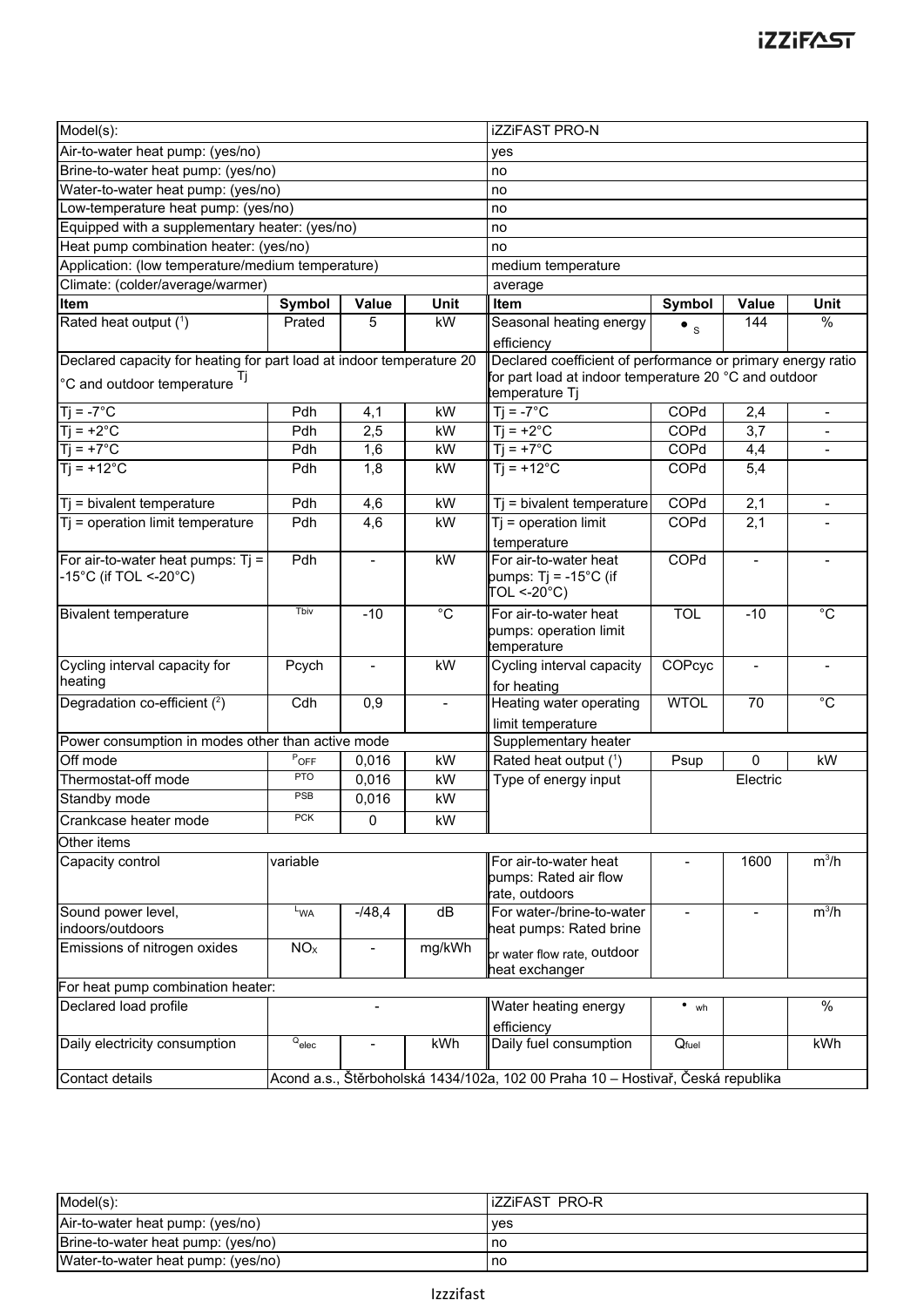| Low-temperature heat pump: (yes/no)                                     |                                                                                    |                          |                | no                                                                                                    |                          |                          |                          |
|-------------------------------------------------------------------------|------------------------------------------------------------------------------------|--------------------------|----------------|-------------------------------------------------------------------------------------------------------|--------------------------|--------------------------|--------------------------|
| Equipped with a supplementary heater: (yes/no)                          |                                                                                    |                          | no             |                                                                                                       |                          |                          |                          |
| Heat pump combination heater: (yes/no)                                  |                                                                                    |                          |                | no                                                                                                    |                          |                          |                          |
| Application: (low temperature/medium temperature)                       |                                                                                    |                          |                | medium temperature                                                                                    |                          |                          |                          |
| Climate: (colder/average/warmer)                                        |                                                                                    |                          | average        |                                                                                                       |                          |                          |                          |
| Item                                                                    | <b>Symbo</b>                                                                       | Value                    | <b>Unit</b>    | Item                                                                                                  | Sym<br>bol               | Value                    | Unit                     |
| Rated heat output (1)                                                   | Prated                                                                             | 10                       | kW             | Seasonal<br>heating                                                                                   | $\bullet$ s              | 155                      | $\overline{\frac{9}{6}}$ |
|                                                                         |                                                                                    |                          |                | energy                                                                                                |                          |                          |                          |
|                                                                         |                                                                                    |                          |                | efficiency                                                                                            |                          |                          |                          |
| Declared capacity for heating for part load at indoor<br>temperature 20 |                                                                                    |                          |                | Declared coefficient of performance or primary<br>energy ratio for part load at indoor temperature 20 |                          |                          |                          |
| °C and outdoor temperature Tj                                           |                                                                                    |                          |                | °C and outdoor temperature Tj                                                                         |                          |                          |                          |
| $Tj = -7^{\circ}C$                                                      | Pdh                                                                                | $\overline{9}$           | kW             | $Tj = -7^{\circ}C$                                                                                    | COPd                     | 2,5                      | $\frac{1}{2}$            |
| $Ti = +2^{\circ}C$                                                      | Pdh                                                                                | 5,5                      | kW             | $Ti = +2^{\circ}C$                                                                                    | COPd                     | 3,9                      |                          |
| $Ti = +7^{\circ}C$                                                      | Pdh                                                                                | 3,5                      | kW             | $Ti = +7^{\circ}C$                                                                                    | <b>COPd</b>              | 5                        |                          |
| $Ti = +12^{\circ}C$                                                     | Pdh                                                                                | 3,9                      | kW             | $Ti = +12^{\circ}C$                                                                                   | <b>COPd</b>              | 6,1                      |                          |
| $Tj = bivalent temperature$                                             | Pdh                                                                                | 10,2                     | kW             | Ti<br>bivalent COPd<br>$\equiv$<br>temperature                                                        |                          | 2,1                      | $\blacksquare$           |
| $Tj = operation$ limit<br>temperature                                   | Pdh                                                                                | 10,2                     | kW             | $Tj$ = operation limit<br>temperature                                                                 | COPd                     | 2,1                      |                          |
| For air-to-water heat                                                   | Pdh                                                                                | $\overline{\phantom{0}}$ | kW             | For air-to-water heat                                                                                 | COPd                     | $\overline{\phantom{a}}$ |                          |
| pumps: $Tj = -15^{\circ}C$ (if TOL<br>$<$ -20 $^{\circ}$ C)             |                                                                                    |                          |                | pumps: Tj = -15°C (if<br>TOL <-20°C)                                                                  |                          |                          |                          |
| <b>Bivalent temperature</b>                                             | Tbiv                                                                               | $-10$                    | $\overline{c}$ | For air-to-water heat<br>pumps: operation limit<br>temperature                                        | <b>TOL</b>               | $-10$                    | $^{\circ}C$              |
| Cycling interval capacity for<br>heating                                | Pcych                                                                              | $\overline{\phantom{0}}$ | kW             | Cycling interval<br>capacity<br>for heating                                                           | <b>COP</b><br>cyc        | $\overline{\phantom{a}}$ |                          |
| Degradation co-efficient (2)                                            | Cdh                                                                                | 0,9                      |                | Heating water<br>operating                                                                            | <b>WT</b><br><b>OL</b>   | 70                       | $^{\circ}$ C             |
| Power consumption in modes other than active mode                       |                                                                                    |                          |                | limit temperature<br>Supplementary heater                                                             |                          |                          |                          |
| Off mode                                                                | POFF                                                                               | 0,016                    | kW             | Rated heat output $(^1)$                                                                              | Psup                     | $\mathbf 0$              | kW                       |
| Thermostat-off mode                                                     | <b>PTO</b>                                                                         | 0,016                    | kW             | Type of energy                                                                                        |                          | Electric                 |                          |
| Standby mode                                                            | <b>PSB</b>                                                                         | 0,016                    | kW             | input                                                                                                 |                          |                          |                          |
| Crankcase heater mode                                                   | <b>PCK</b>                                                                         | 0                        | kW             |                                                                                                       |                          |                          |                          |
|                                                                         |                                                                                    |                          |                |                                                                                                       |                          |                          |                          |
| Other items                                                             |                                                                                    |                          |                |                                                                                                       |                          |                          |                          |
| Capacity control                                                        | variable                                                                           |                          |                | For air-to-water heat<br>pumps: Rated air flow<br>rate, outdoors                                      |                          | 3400                     | $m^3/h$                  |
| Sound power level,<br>indoors/outdoors                                  | L <sub>WA</sub>                                                                    | $-149,3$                 | dB             | For water-/brine-to-<br>water heat pumps:                                                             | $\overline{\phantom{a}}$ | $\overline{\phantom{a}}$ | $m^3/h$                  |
| Emissions of nitrogen                                                   | NO <sub>x</sub>                                                                    |                          |                | mg/kWh Rated brine or water                                                                           |                          |                          |                          |
| oxides                                                                  |                                                                                    |                          |                | flow rate, outdoor heat                                                                               |                          |                          |                          |
|                                                                         | exchanger                                                                          |                          |                |                                                                                                       |                          |                          |                          |
| For heat pump combination heater:                                       |                                                                                    |                          |                |                                                                                                       |                          | $\%$                     |                          |
| Declared load profile                                                   |                                                                                    |                          |                | Water heating energy<br>efficiency                                                                    | W                        |                          |                          |
| Daily electricity                                                       | $Q_{elec}$                                                                         | $\overline{a}$           | kWh            | Daily fuel consumption                                                                                | h<br>$Q$ fuel            |                          | kWh                      |
| consumption                                                             |                                                                                    |                          |                |                                                                                                       |                          |                          |                          |
| Contact details                                                         | Acond a.s., Štěrboholská 1434/102a, 102 00 Praha 10 – Hostivař, Česká<br>republika |                          |                |                                                                                                       |                          |                          |                          |

- (1) For heat pump space heaters and heat pump combination heaters, the rated heat output *Prated* is equal to the design load for heating *Pdesignh*, and the rated heat output of a supplementary heater *Psup* is equal to the supplementary capacity for heating *sup(Tj)*.
- (2) If *Cdh* is not determined by measurement then the default degradation coefficient is *Cdh* = 0,9.

#### Izzzifast